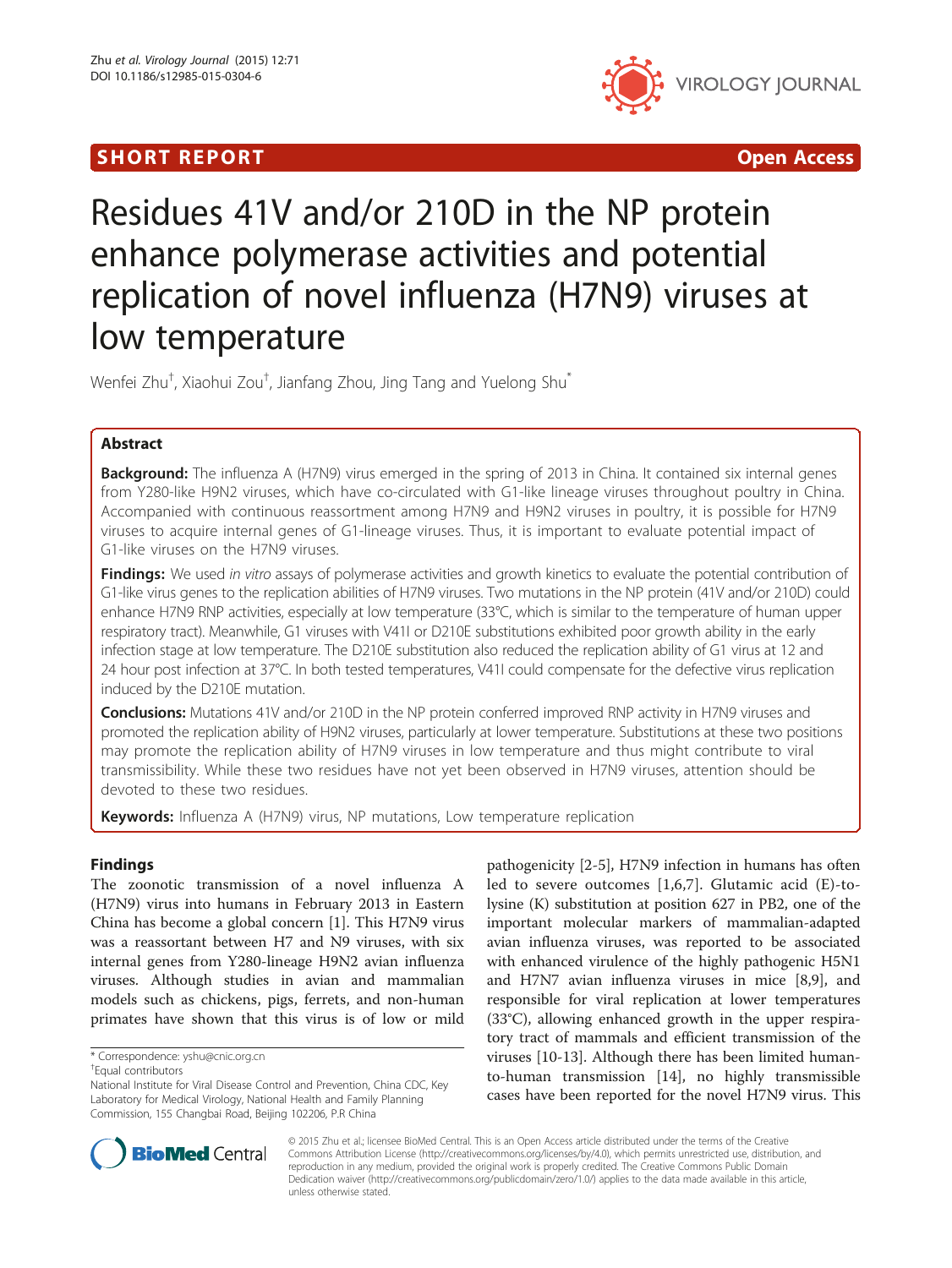virus is reported to have more efficient replication in the lower respiratory tract than the upper respiratory tract [[15\]](#page-4-0), which merits studying the role of viral factors in transmissibility, especially viral replication at low temperature (33°C).

Multiple genotypes of H7N9 viruses have been reported via continuous reassortant of their internal genes with H9N2 viruses in poultry [[16](#page-4-0)]. Additionally, two different H9N2 lineages, Y280-like and G1-like, cocirculate in poultry in mainland China [\[17](#page-4-0)-[19\]](#page-4-0), raising the possibility for H7N9 viruses to reassort with G1-like virus. To test whether four RNP complex genes (PB2, PB1, PA, and NP) of G1-like H9N2 viruses confer any advantages to those of H7N9 viruses, we first tested all recombinant RNP activities between A/Quail/Hong Kong/G1/1997 (H9N2, G1) and A/Anhui/1/2013 (H7N9, AH1) at 33°C and 37°C. Temperatures of 33°C and 37°C were used to approximate the conditions of human upper and lower respiratory tracts, respectively. Reporter plasmid polI-Gluc [\[20\]](#page-4-0) was co-transfected with expression plasmids encoding PB2, PB1, PA, and the NP of G1 or AH1 into 293T cells using the PolyFect (Qiagen, Valencia, CA, USA) reagent, according to the manufacturer's instructions. Gluc activity in supernatants was analyzed in 24 hours post transfection using a Gluc assay kit (New England Biolabs, Beverly, MA, USA) and normalized to AH1 RNP activity. G1 exhibited about 2.5-fold higher RNP activity than AH1 at 37°C (Figure 1B), while at 33°C the RNP of G1 showed much less activity than AH1 (Figure 1A). PB2-E627K could have contributed to the better RNP function of AH1 at 33°C, because the G1 virus contained the 627E residue at PB2 protein. In addition, the AH1-NP led to decreased RNP activity of G1 at 37°C, while the G1-NP enhanced the RNP activity of AH1 at both temperatures (Figure 1A, B).

For a more detailed investigation of the role of different NPs in viral replication and transcription, we constructed four NP plasmids from different subtype viruses: A/ bar-headed goose/Qinghai/1/2005 (H5N1, QH1), A/ Guangzhou/333/1999 (H9N2, GZ), A/California/04/2009 (2009pdmH1N1, CA04), and A/Puerto Rico/8/1934 (H1N1, PR8). We co-transfected polI-Gluc with plasmids expressing the RdRp subunits of AH1 plus different NPs into 293T cells, and RNP activities were tested. G1-NP was the only plasmid that significantly enhanced RNP activity of AH1 at 33°C (Figure 1C), and also increased RNP activity at 37°C about 1.25 fold (Figure 1D).

We then compared the sequences of the six tested NPs: AH1, G1, QH1, GZ, CA04, and PR8. G1-NP possessed two specific residues, 41V and 210D, while the



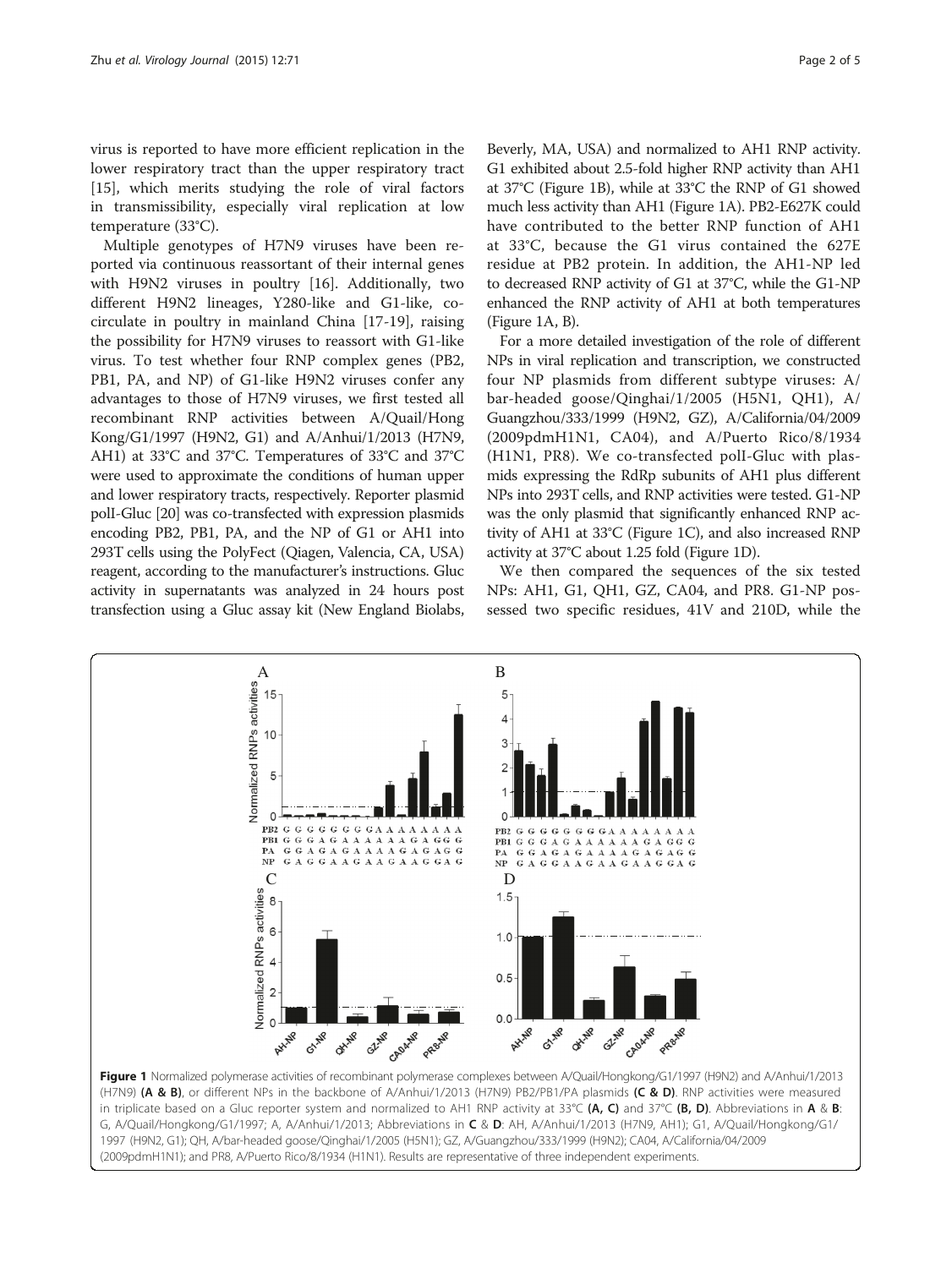<span id="page-2-0"></span>

other five NPs contained 41I and 210E (Additional file [1](#page-3-0): Figure S1). To investigate whether the NP-41V and/or NP-210D mutations affect the enzymatic activity of RNPs, mutations NP-41V and/or NP-210D were introduced into the AH1-NP plasmid using a Site-Directed Mutagenesis Kit (Saibaisheng, Beijing, China). Conversely, mutations NP-41I and/or NP-210E were introduced into the G1-NP plasmid to generate mutant segments. The presence of the introduced mutation and the absence of additional unwanted mutations were verified by sequencing the entire plasmids. We then analyzed the activities of the recombinant RNP composed of AH1-PB2, AH1-PB1, AH1-PA, and various NPs (AH1- NP-WT, AH1-NP-I41V, AH1-NP-E210D, AH1-NP-I41V-E210D, G1-NP-WT, G1-NP-V41I, G1-NP-D210E, and G1-NP-V41I-D210E) in 293T cells at different temperatures using a mini-genome replication assay. Similar

to the results exhibited in Figure 2, G1-NP-WT increased AH1-RNP activity at both 33°C and 37°C. Little effect was observed with G1-NP-V41I and/or G1-NP-D210E at 33°C, but reduced activity of V41I and D210E was shown at 37°C. Likewise, G1-NP with V41I and D210E decreased the G1-RNP-WT activities (Additional file [2:](#page-3-0) Figure S2). Moreover, AH1-NP with mutations I41V and/or E210D exhibited 5–20 fold increased RNP activity of AH1-WT at 33°C (Figure 2). These results indicate that residues 41V and 210D in NP proteins can enhance RNP activities of AH1 (H7N9), especially at 33°C.

To investigate the effect of NP-41V and/or 210D on virus replication, recombinant viruses were generated with reverse-genetics as described previously [[21](#page-4-0)]. For biosafety concerns, the four rescued viruses were performed using G1 (H9N2) backbones: rgG1-WT, rgG1- NP-V41I, rgG1-D210E, and rgG1- NP-V41I-D210E.



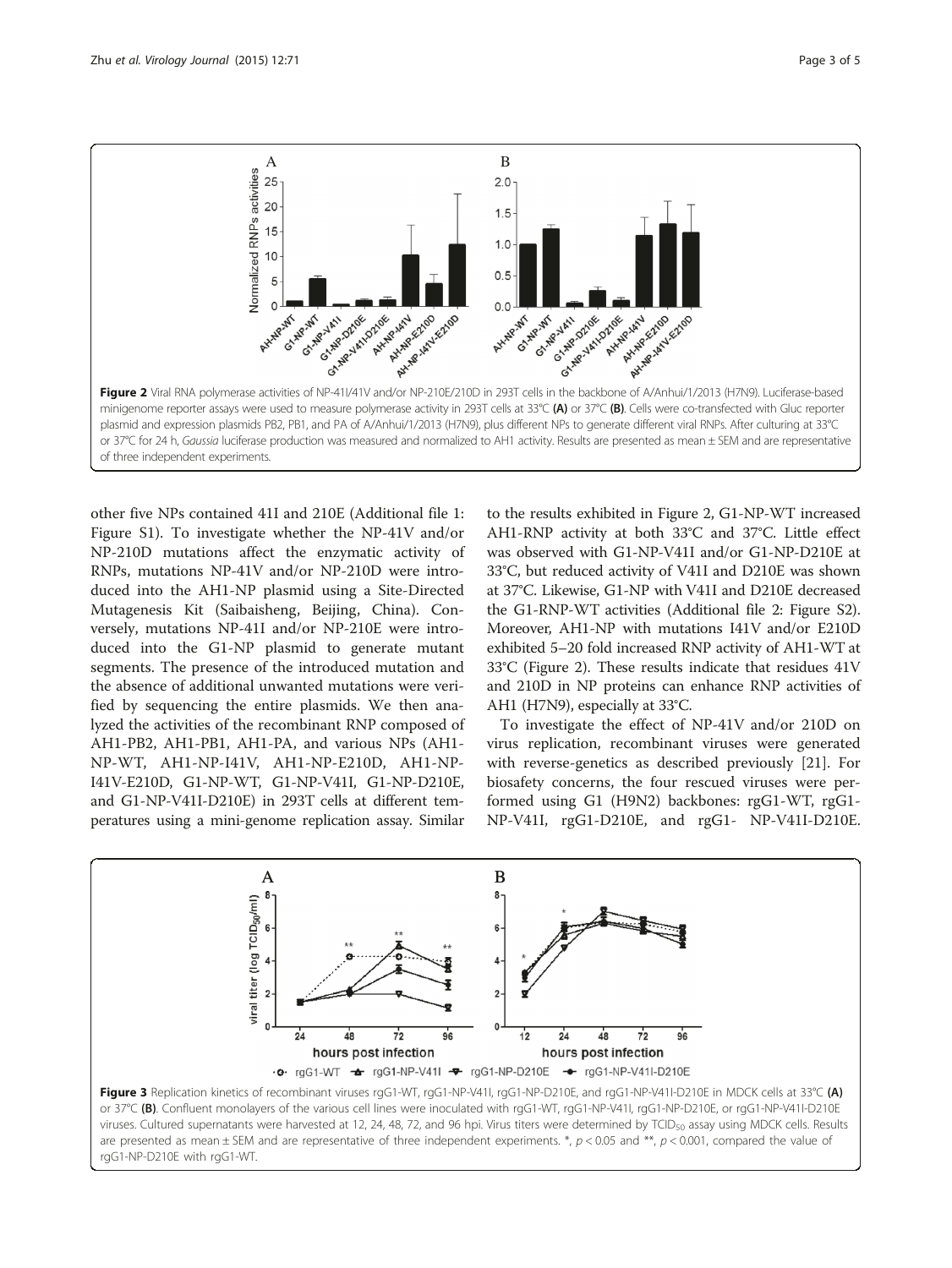| <b>Mutations</b> | Human | Swine    | Avian | Canine | Eauine       | Other residues                                         |
|------------------|-------|----------|-------|--------|--------------|--------------------------------------------------------|
| $NP-41V$         | 6     | 14       | 197   | 42     | 98           | $I(13,763)$ , A(2), G(3), K(1), M(1), Q(8), T(6), Y(1) |
| $(n = 357)$      |       |          |       |        |              |                                                        |
| <b>NP-210D</b>   | 9     | 4        | 143   | 0      | $\mathbf{0}$ | $E(13960)$ , G(2), N(9), P(3), Q(2), R(3), X(7)        |
| $(n = 156)$      |       |          |       |        |              |                                                        |
| $NP-41V + 210D$  | 6     | $\Omega$ | 19    | 0      | $\circ$      | -                                                      |
| $(n = 25)$       |       |          |       |        |              |                                                        |

<span id="page-3-0"></span>Table 1 Database search for NP-41I/V and/or NP-210D/E mutations in virus isolates from nature

The data shown are the number of sequences with identical amino acid composition (NP-41 and NP-210) of 14,142 influenza isolates in the NCBI database. The total number of each residue is shown in parentheses.

MDCK cells were infected with rescued viruses at a multiplicity of infection (MOI) of 0.001, and incubated in the appropriate medium containing 2 mg/L N-p-tosyl-L-phenylalaninechloromethyl ketone-treated (TPCK) trypsin (Sigma, Saint Louis, MO, USA) at 33 or 37°C. At 12, 24, 48, 72, and 96 hours post inoculation (hpi), supernatants were harvested and virus titers were determined using MDCK cells, as described previously [\[22\]](#page-4-0). As shown in Figure [3](#page-2-0)B, at 37°C, the D210E substitution in the NP protein significantly decreased the replication ability of rgG1-WT at early stages post infection (12 and 24 hpi  $(p < 0.05; n = 3)$ , although all four viruses demonstrated comparable growth capability at later stages. Mutation NP-V41I alone or in combination with D210E, which showed decreased polymerase activity, exhibited little impact on the growth of rescued virus at 37°C. The apparent discrepancy between the minigenome reporter assay and the in vitro virus replication assay in our study may be related to the different parameters; whereas mRNA synthesis and reporter protein expression is the primary readout in minigenome assays, for efficient virus replication, a proper balance between the syntheses of cRNA, vRNA, and mRNA is required. However, at 33°C, G1 viruses with the D210E mutation displayed a replication defect (Figure [3A](#page-2-0)). The rgG1-WT virus demonstrated better replication ability to the other three viruses, except G1-NP-V41I of 72 hpi. These data indicate a growth advantage of recombinant viruses of rgG1-WT containing NP-41V and NP-210D in MDCK cells at 33°C, which corresponds to their high polymerase activity in 293T cells.

Sequence alignment of available NP sequences of avian and mammalian influenza A viruses in NCBI showed that in 14,142 NP sequences, 357 (2.5%) possess NP-41V and 156 (1.1%) possess NP-210D (Table 1). Most of the viruses with NP-41V or NP-210D residues were avian influenza viruses (197/357 and 143/156, respectively). However, few NP-41V or NP-210D residues were found in mammalian influenza viruses, including those of human and swine-origin viruses. In addition, no such substitutions have yet been found in the novel H7N9 viruses

(data not shown). Despite this, our study revealed that compared with NP-210D, NP-210E could reduce the RNP activity of AH1 (H7N9) and G1 (H9N2) viruses, and could also inhibit the replication of G1 viruses, especially at 33°C. However, compared with NP-41V, although viruses with NP-41I were associated with decreased RNP activity, no significant variation in virus growth ability was observed. Therefore, mutations NP-41V and/or NP-210D may increase the growth capability of the AH1 (H7N9) virus, particularly in low temperature. Reassortants between G1-like and Y280-like viruses are not rare [\[17](#page-4-0)-[19\]](#page-4-0). Given the continuous mutation and dynamic reassortment [[16,23\]](#page-4-0) of H7N9 viruses in both human and avian hosts, the possibility for these viruses to obtain these two residues or the entire NP gene of G1-like viruses cannot be excluded. Therefore, despite the absence of amino acids 41V and 201D in the NP of current H7N9 viruses, reassortants with the entire G1-like NP gene and substitutions of these two residues in the NP protein are worthy of attention.

### Additional files

[Additional file 1: Figure S1.](http://www.virologyj.com/content/supplementary/s12985-015-0304-6-s1.pdf) Sequence alignment of the NP genes of six viruses: A/Anhui/1/2013 (H7N9, AH1), A/California/04/2009 (2009pdmH1N1, CA04), A/Puerto Rico/8/1934 (H1N1, PR8), A/Guangzhou/333/1999 (H9N2, GZ), A/bar-headed goose/Qinghai/1/2005 (H5N1, QH), and A/Quail/ Hong Kong/G1/1997 (H9N2, G1).

[Additional file 2: Figure S2.](http://www.virologyj.com/content/supplementary/s12985-015-0304-6-s2.pdf) Viral RNA polymerase activities of NP-41I/ NP-41V and/or NP-210E/210D in the background of A/Quail/Hongkong/ G1/1997 (H9N2). 293 T cells were co-transfected with Gluc reporter plasmid and expression plasmids PB2, PB1, and PA of A/Quail/Hongkong/G1/1997 (H9N2), plus G1 NP with different mutations. After culturing at 37°C for 24 h, Gaussia luciferase production was measured and normalized to G1 activity. Results are presented as mean  $\pm$  SEM and are representative of three independent experiments.

#### Abbreviations

Gluc: Gaussia luciferase; RNP: Ribonucleoprotein; RdRp: Influenza RNAdependent RNA polymerase; PB2: Polymerase basic 2 protein; PB1: Polymerase basic 1 protein; PA: Polymerase acidic protein; NP: Nucleoprotein; p.i.: postinfection; MDCK: Madin-Darby canine kidney.

#### Competing interests

The authors declare that they have no competing interest.